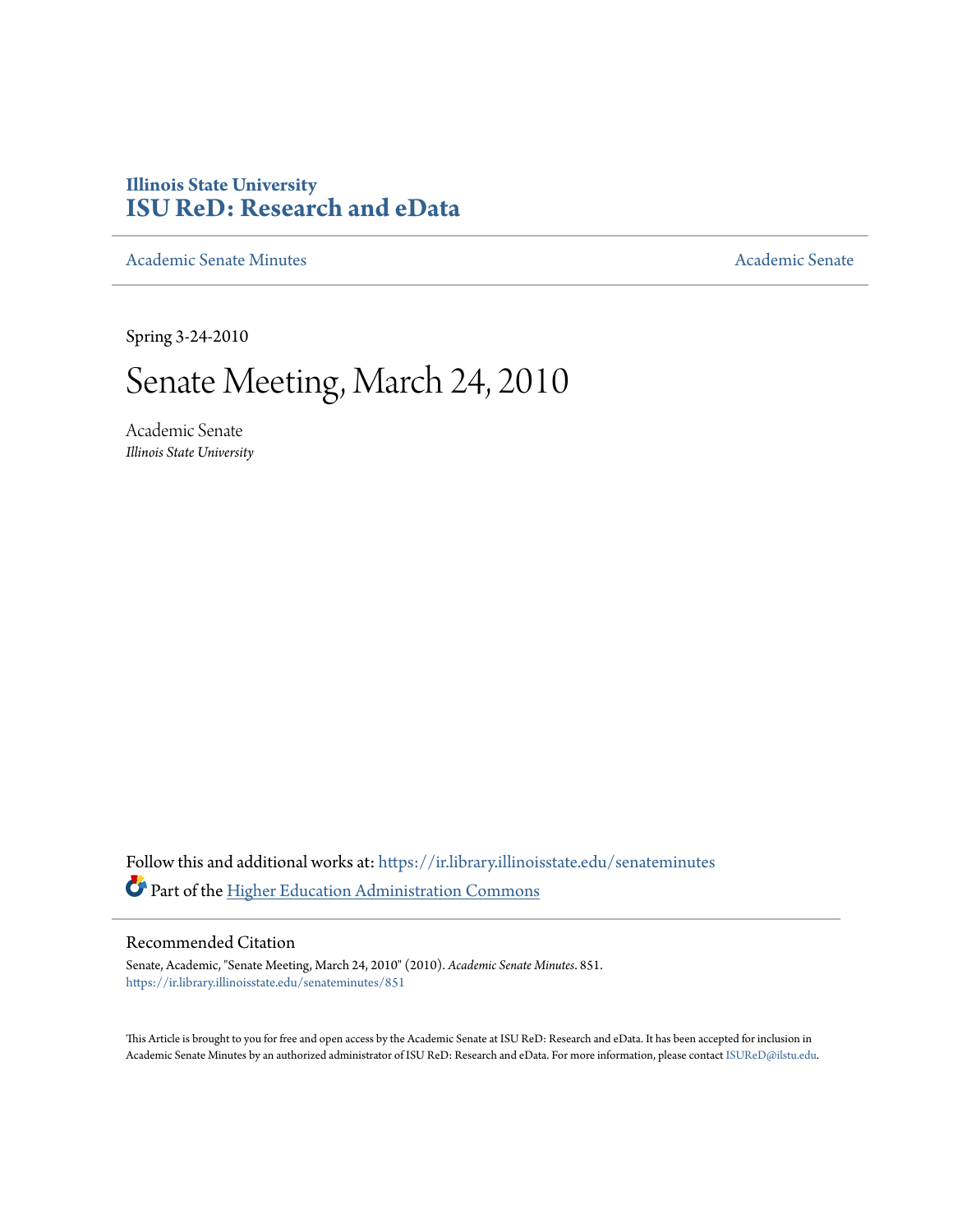## **Academic Senate Minutes Wednesday, March 24, 2010 (Approved)**

## *Call to Order*

Senate Chairperson Dan Holland called the meeting to order.

## *Roll Call*

Senate Secretary Susan Kalter called the roll and declared a quorum.

## *Approval of Minutes of March 3, 2010*

**Motion XXXXI-78:** By Senator McMahon, seconded by Senator Dawson, to approve the Academic Senate Minutes of March 3, 2010. The motion was unanimously approved.

## *IBHE-FAC Report (Professor Lane Crothers)*

**Professor Crothers, IBHE-FAC Representative:** We met at the U of I last week. We had a lot of the presentations from various people around the U of I campus on various strategies there about how to address the shortfall. The two things that jumped out at me the most, one, is the U of I's lobbyist, Mike Bass, is suggesting that the question of appropriations is largely a red herring question. The stimulus package says that they can't cut our budget below a certain number, but as a practical matter, they don't have the money, so they are just going to appropriate us the money and not send it to us. In FY12, they are no longer constrained by that stimulus package requirement. So it may be in FY12 that they will give us an appropriation that is some rough relationship of what they are planning to send us.

Also, they have hired a lobbyist and former congressional staffer, who has set up a very interesting website where you can put in your name, your address and have immediate access to email and other kinds of contact with state legislators. It is a one-person shop. It is operating out of the U of I system and is something that at least if we haven't talked about or thought about might be interesting to do.

Everybody is talking about tuition. In one of the presentations, one of the numbers that kind of jumped out at me was that in 1970, the state provided \$13 in state support for every one dollar of tuition. That number today is about \$1.1 of state support for every one dollar of tuition. That is, of course, not true at every campus. We have gone from  $4<sup>th</sup>$  to  $15<sup>th</sup>$  in per capita income, which suggests some capacity questions down the line in terms of how much taxation you can get out  $15<sup>th</sup>$  per capita than you can get out of  $4<sup>th</sup>$  per capita. As job losses continue, if jobs started to come back to Illinois at 80,000 jobs a year, we would have as many jobs as…2000 was the peak for the number of jobs in the state…and we would not have that many jobs again until 2018, which again speaks to the tax capacity to support higher education along with the other functions and services of government.

Some students came and chatted with us and they were very impressive and engaging people. One of the huge topics on their campus right now is that apparently a local paper has published the salaries of the U of I faculty. While that is publicly accessible information, it is one thing to have it publicly available and easily accessible on a website and whatever else. They were particularly fund of a business professor, who was a non-tenure track. She had 12 TAs, never showed up and never graded and made \$200,000 a year. I bring this up only because this is part of the context. That is what people see about higher ed in Illinois. They don't necessarily see what we do.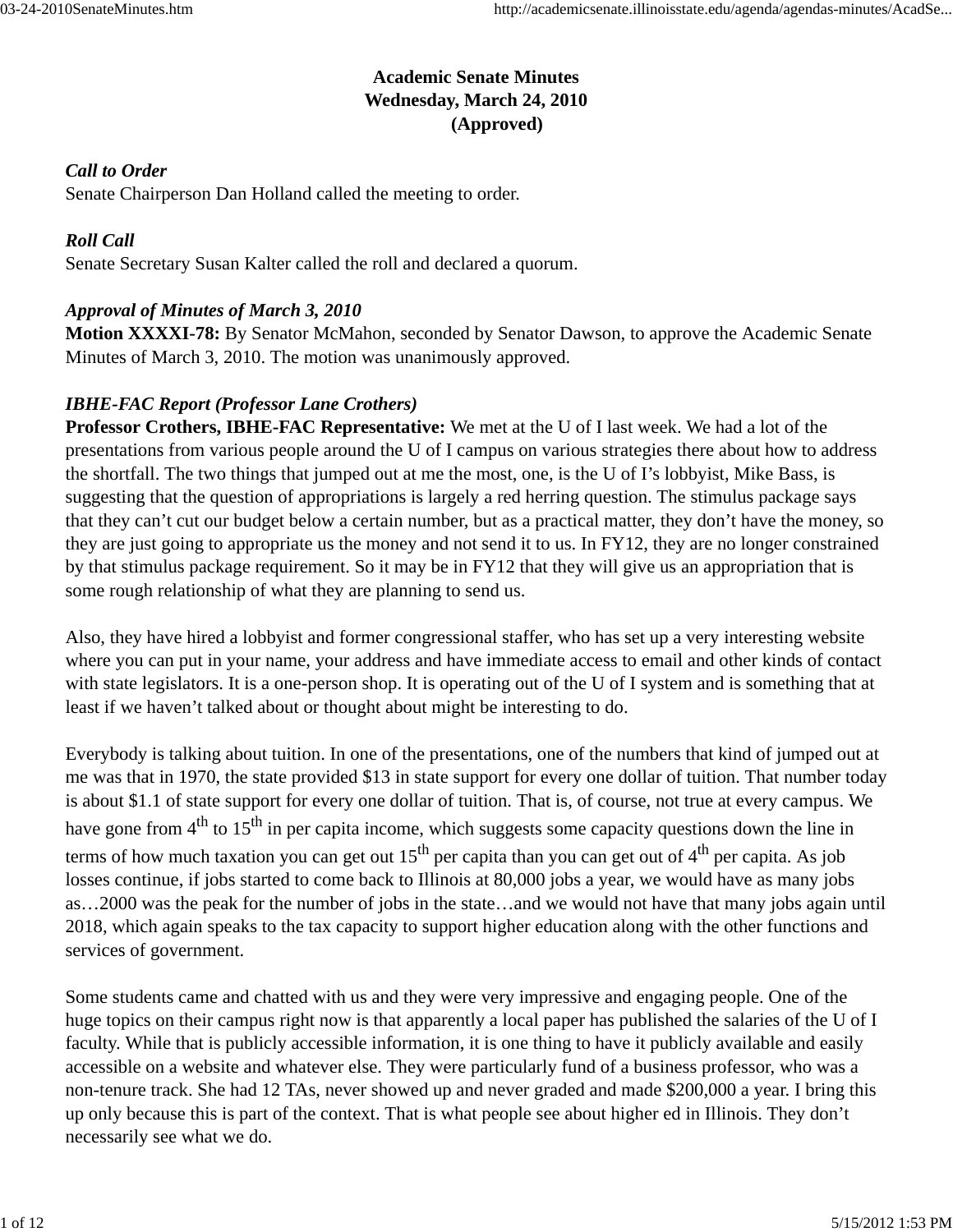It does appear that some community colleges are trying to figure out back door ways of getting rid of senior faculty and getting rid of the notion of tenure all together; at least that's a potential. When you start firing senior faculty who have tenure and then when they retire, you only bring back the junior faculty who don't have it and you sign new contracts. So that appears to be going on. The U of I representatives mentioned something about finally creating some efficiencies in the system, ending duplication of functions, but also their acting chancellor and provost said something to the effect of program elimination. What he meant was relatively niche programs. The U of I has its fair share of very niche programs. Others in the administration backed away from that question later, but I would encourage any institution, including ours, that as such questions approach, to give due respect to shared governance as part of the process of doing that effectively and efficiently.

Today or yesterday, the state House passed a two-tiered retirement systems, so that will be going to the Senate shortly. So, for new employees, the retirement system would change pretty dramatically. The estimate that Madigan said was something like \$100 billion over the course of history as the plan plays out. So we are talking about big money that makes a big difference to people's lives.

With that, we are meeting in April on a Tuesday with the Board. We will have lunch with the Board before their meeting. The meetings are now down to an afternoon.

**Senator Kalter:** Can you elaborate on some of the things that we might be able to do to protect tenure in general?

**Professor Crothers:** Let me be very careful about this. The story I'm telling you is coming from one of the guys who is going to retire, but now he wants to be riffed because there are more advantages in being reduced and forced than there in being retired. You get extra bonuses. I am hoping at the next meeting that we will have a conversation about whether this really appears to be a fundamental assault on tenure or is it just an artifact and the people have all been rehired with tenure-line jobs. I am less clear about that. That said, the role of AAUP and other kinds of standards that people defend tenure with become important. The questions of the nature of the differences in community colleges and public universities, etc., will also be at least part of the conversation. I would be reluctant to say that they are trying to kill tenure. I would be happy to say that it looks like there are steps that if they wanted to, they could be trying to. It's that line that I hope we get a chance to explore.

**Senator Kalter:** My other question had to do with the way that you had phrased in your report this relationship between the tax base and education. As we are I think you said down from  $4^{th}$  to  $13^{th}$ , it becomes less likely that they will have the money to fund higher ed. I wanted to reverse that and ask you to what extent does not funding higher ed in a state cause the tax base to decrease.

**Professor Crothers:** It savages it. We all can produce rafts of information that demonstrate the economic power of a highly-educated workforce and all the rest of it. However, we have built a society that has decided that taxes are, by definition, evil. We have built a society that has decided that it wants moderate levels of service while at the same time having extremely low levels of taxes, which we have managed to get away with for thirty years on massive amounts of borrowing. We have built a society that doesn't mind if the roads are bad as long as they have flat screen TVs in their SUVs. So long as that is the case, the rational argument that systematically disinvesting from a society will ultimately destroy that society doesn't seem to be grabbing a lot of traction, but believe me it is being made.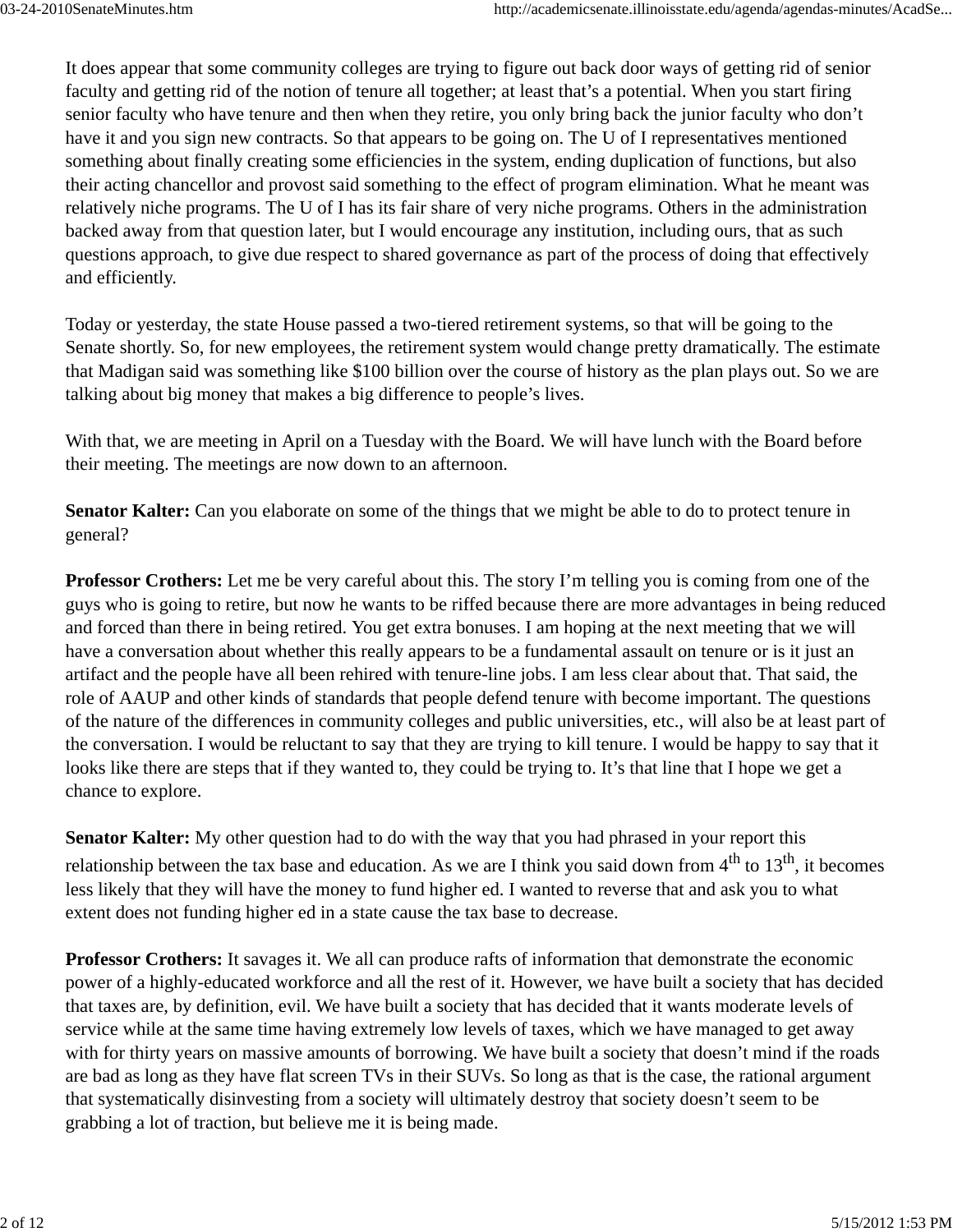**Senator Kalter:** That's what I wanted to hear…that it's still being made.

#### *Chairperson's Remarks*

**Senator Holland:** For faculty members, I am putting out a plea once again for people to volunteer for the Panel of Ten, which as of right now is going to be a panel of seven. Then we also have a dire need for people to serve on the AFEGC. Right now we have seven openings and three candidates for it. So far this year, it has been a remarkably light assignment from what I hear. As always, the state budget is in crisis. On the other hand, if we can get a health care bill through the federal government, there is hope that we might be able to accomplish something here. There are many bills in the legislature. For faculty members, this would also be a good time to put in a plug for the State Universities Annuitants Association. You don't have to be retired to be a member of it. It is very inexpensive to be a member and the more people who are members, the more clout they have in talking about things like pension plans, which apparently for our new people is not going to be nearly as good. Finally, in a couple of weeks, we are going to have a meeting of the Council of Illinois University Senates at Northeastern Illinois University. This is where the chairs of all of the Senates get together and discuss things that are of mutual interest. If any of you have things you would like discussed there, I would be more than happy to take them. Just send me an email (dlholla@ilstu.edu).

#### *Student Body President's Remarks*

**Senator Spialek:** As I mentioned at our last meeting, Student Government this year has really tried to make SGA a more open process for the entire student body and last week, upon the request of the Student Elections Committee, SGA unanimously approved a resolution that will eliminate the ticket system, which is going to change how student elections will be run from now on. This will be the last year for the ticket system and along with that, it will allow for more students to be able to run for Senate positions and it also makes it more affordable for students to run independently. In the past, it was extremely difficult for someone who was not on a ticket system, who didn't know who was an executive officer, for them to run and to win. So that will change. However, the executive officers are still elected together. Before the next meeting, Diversity Week for Student Government will start. This year, there are over 15 programs and 22 different departments have signed on to help. I don't have the official list of all of those programs, but they will be on the SGA website by the end of this week. That website is at SGA.ilstu.edu.

#### *Administrators' Remarks*

### · *President Al Bowman*

**President Bowman:** We were scheduled for an appropriation hearing in Springfield at 4:00 p.m. today, but it is a dynamic environment. They are working on some pension legislation, which I will talk about in a few minutes. Our testimony was postponed until tomorrow morning at 8:00 a.m.

The State of Illinois provided a portion of our long-awaited stimulus funds. We received \$2.5 million this week and we are still owed an additional \$2.1 million. We expect to receive those dollars sometime over the next couple of weeks. A couple of days ago, we received the balance of our Monetary Award Program allocation. It was about \$5.3 million. It includes the rest of the state's obligation for the spring semester. Fall semester has been paid in full. Some additional dollars of that \$5.3 million are for some other ISAC scholarship programs. That brings the state's total outstanding balance that is owed to Illinois State down to \$50 million. We are making progress.

The Board of Trustees will consider tuition and fees and room and board rates at its May meeting. We are beginning the process of looking at what our needs are and what we expect the state to do with the budget going into FY11. The Governor's proposed FY11 budget includes a \$1.3 billion cut for all of education,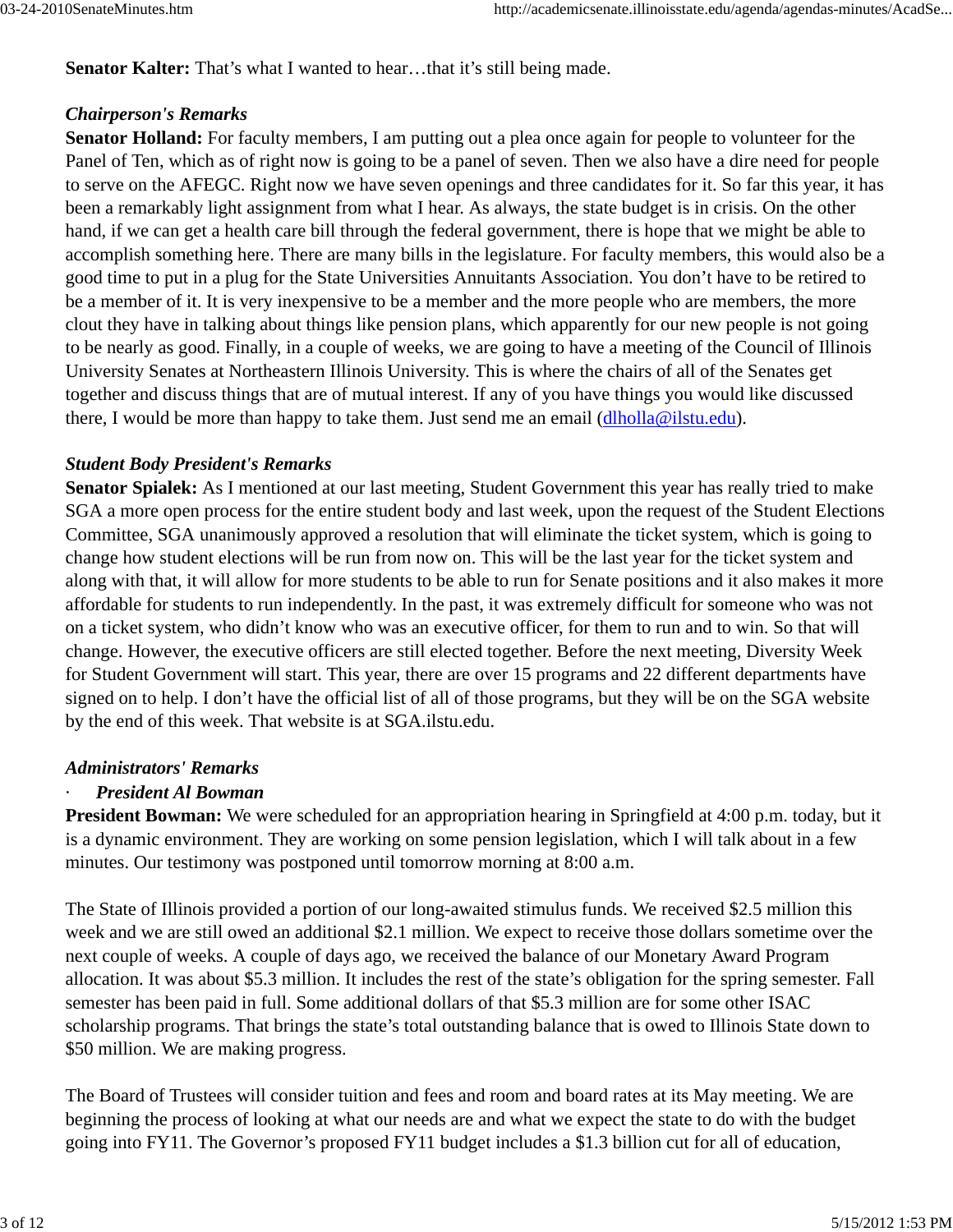including higher ed. For Illinois State, the proposal would take our appropriation down to \$79.5 million. That does not include the \$3 million that we would still be required to pay for group health insurance or the \$3 million that the state no longer reimburses for veterans and National Guard scholarships. If the Governor's budget is passed, that would bring our spending authority down to \$73.5 million from this year's \$85 million. That would be the same spending authority we had in 1997.

The larger challenge is managing cash flow and I want to compliment Dan and his staff for carrying through on our extremely cautious spending plan this year. We are fairing probably better than some of the other public universities. Certainly we are in a very different position than the University of Illinois. We still need at least another small allocation from the state to see our way clear to July. Once we get past July, fall tuition payments will begin to come in and we can get through until then.

I have heard a lot of rumors lately; I don't know where they start. One of the rumors is that the university is planning to offer fewer classes next fall and will lay off faculty. Nothing of the kind is going to happen. In fact, we are hiring over 40 faculty who will begin next fall. We have no plans for furloughs or layoffs. Those conversations may be occurring on other campuses, but that is certainly not part of the plans for Illinois State. The hiring freeze for non-instructional positions will remain in place. Assuming the Governor's budget is passed as it is written, and I don't know if that will happen, but if it were to happen, we would do what we need to do to keep the university whole and move forward.

**Senator Cedeno:** In terms of the future, with respect to this big hole that seems to be anticipated—it seems to be about \$10 million—I don't know what kind of things you can tell us right now for the future.

**President Bowman:** I expect the state to make good on this year's appropriation. I don't think we will see all of that \$50 million until well into next fall and maybe as late as midyear next year. Looking at the Governor's proposed budget and what we would need to do on tuition and other cost-saving measures, I think we can get through it. We can't get through it without raising tuition and we certainly couldn't get through it if our enrollment were to decline. Fall enrollment deposits are very strong. Retention rate is very good, so I think we will be able to squeeze through this and keep ourselves relatively whole.

**Senator Stier:** I thought I heard something on the radio recently about a bill being introduced to restrict the amount of hike you can do on tuition. Is there anything to that?

**President Bowman:** Every year in the legislature, someone begins to talk about tuition freezes or some limits and there is just literally no support, in a general sense, in the legislature because they understand the predicament we are in. I think that they would like to be more supportive. Obviously, they are not in the position to do that now, but they are not willing to restrict our flexibility. They are actually happy that public universities have been able to continue to function. They are not thrilled about the tuition increases, but most universities in this state have acted with restraint. As you look at the increases and average them over four years for all of the public universities, the increases have been relatively modest. When you look at where our tuition rates are versus where they are across the country, we are really not out of line.

There has obviously been a lot of media coverage on the pension vote that took place yesterday in the House. That vote was focused on the General Assembly members and state judges. That created a two-tier system. It changed the maximum annuity awards and it also changed the age at which an individual could retire. It would be a very different system. That bill now goes over to the Senate. A state senator that I know very well was finishing up a hearing before our scheduled 4:00 p.m. session and he made the comment that they are going to go to a two-tiered system for everyone else. Certainly the unions will weigh in. All of the proposals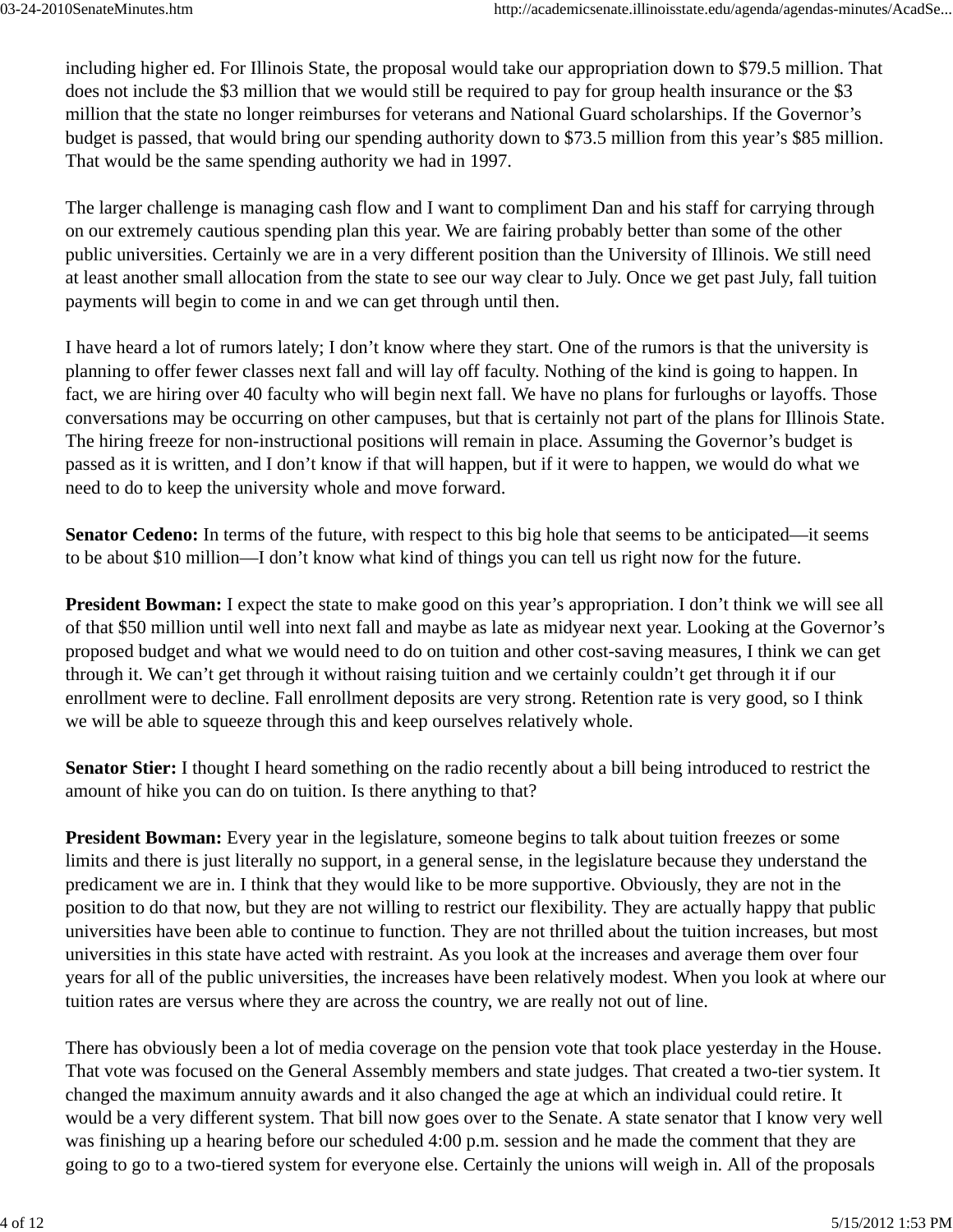that are on the table affect future employees, not current employees. It would be unconstitutional to change the rules that govern those of us who are currently working and those who are retired. If I were betting, I would bet that there would be pretty significant pension legislation that will pass and be signed by the Governor this session. I think that Wall Street is waiting for the State of Illinois to begin to address pensions or it will become difficult to borrow the kind of money that the state needs to get it through this short-term cash flow problem.

**Senator Kalter:** When I hear this talk about pensions, I am not really worried about my own so much as I am about our competitiveness in terms of our ability to hire. One of the reasons I'm here is because we had a good pension plan. Is your sense that this is going on nationally or are we going to be getting behind other states and other private colleges and universities that are able to offer better pension plans and are not cutting back in that area?

**President Bowman:** It depends on what they finally end up doing. But the way our current plan works now, it is actually one of the most generous plans in the country. So in their defense, they need to do something to bring us in line with where other states are. The frustration for those of us who have been paying in all of these years is that we have done our part. We have met our obligation and the only reason the pension system is under duress today is that they weren't doing their match. The solution, unfortunately, is to change the "deal" in order to lower their future obligations.

**Senator Dawson:** I would like to publicly thank Dr. Bowman and all of his administration for keeping our boat floating during this time. It's a remarkable job and we are so blessed to have you at the helm.

**Senator Stewart:** I just wondered what it's looking like…the tax raise the Governor has been talking about.

**President Bowman:** I don't think it's going to happen, unfortunately, with the November election looming. It's very, very unlikely.

**Professor Crothers:** Madigan has said no unless a Republican votes for it. He says he wants some Republican support. As it stands right now, no Republican will support it.

**President Bowman:** The few Republicans that might be inclined tend to represent university districts, but the environment is so toxic, I can't imagine even those people jumping on board. I will end on a good note. The health care legislation passed in Washington. As part of that package, the federal direct lending portion of that bill will, I believe, pass later this week. Shifting from bank-based lending for student loans to direct federal lending will save the government about \$70 billion. Those savings will show up in larger Pell Grants.

## · *Provost Sheri Everts*

**Provost Everts:** The Academic Affairs budget presentations are next week on Tuesday and Wednesday from 8:00 a.m. to noon at the alumni center. As we discussed last time, we are searching for an assistant provost in the Provost's Office. That description is online and on April 2, the application review begins, so if you or someone you know is interested, please apply and apply soon. A short admissions update: the news continues to be good. The average ACT of admitted students remains at 24.6. Underrepresented student applications were up 5% over this time last year and admitted underrepresented students are up 9%.

**Senator Kalter:** Do you have an update on how many of those 43 faculty positions have actually had successful searches?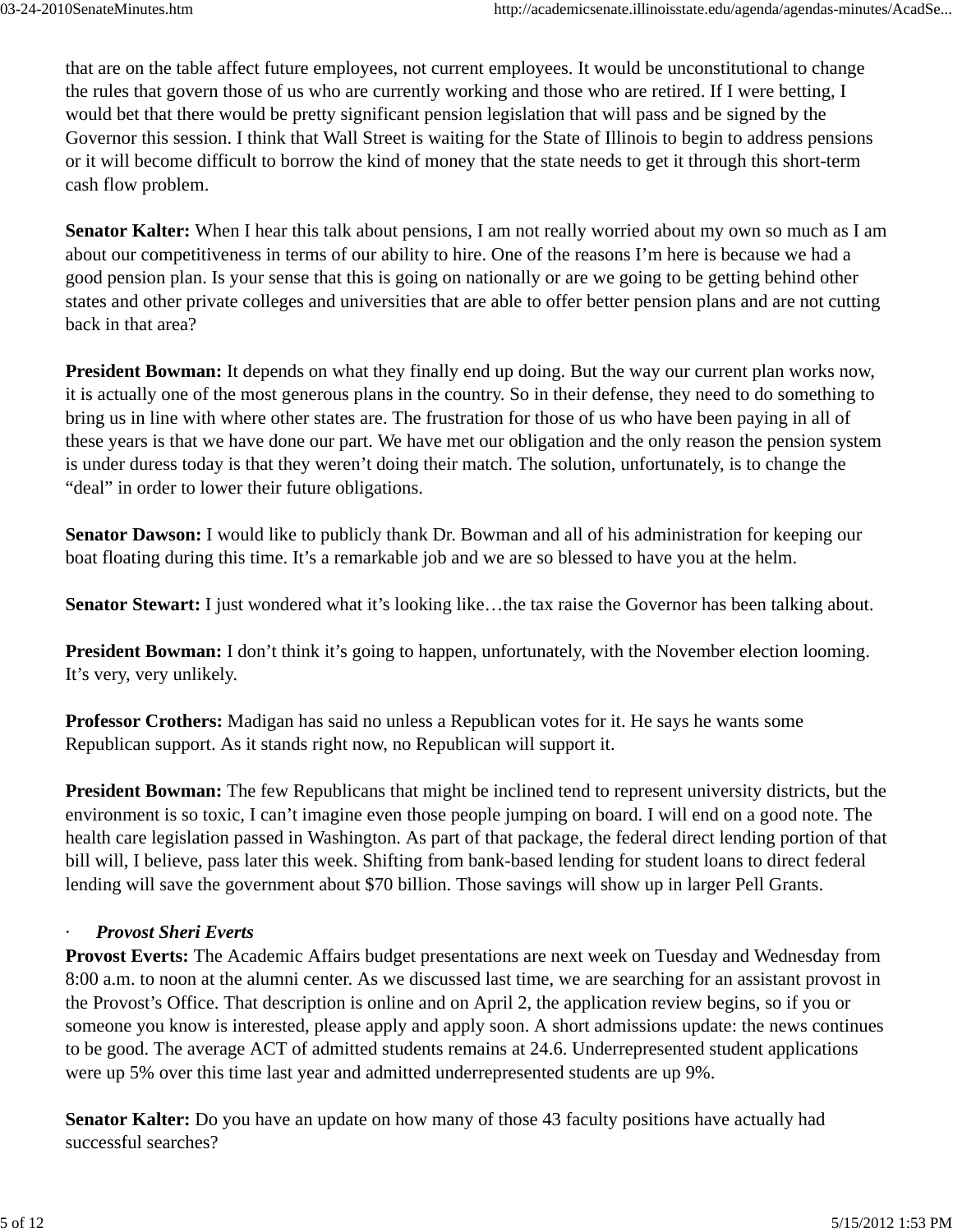**Provost Everts:** I am not certain how many. I can tell you specifics in regard to which particular deans I've met with, but I think that what we generally anticipate is approximately 10% in regard to failed searches. That's about where we are now.

### **Vice President of Student Affairs Steve Adams**

**Vice President Adams:** I want to go back to the Student Government Association Elections. If I'm not mistaken, I-Campus is the means by which all students will vote. Voting takes place on March 30 and 31<sup>st</sup>. I think I mentioned during the last academic year Mike Schermer, who is a long-time employee of Illinois State; he retired last summer, but we brought him out of retirement to continue to be the Director of the

Career Center. He liked it very much, but he also likes the idea of being retired, so as of May 31<sup>st</sup>, Mike will step down. We have in process right now a search for the Director of the Career Center. We have some excellent candidates from all over the country. The search committee obviously has been formed and the listing and advertising have taken place. The deadline is coming up next week for our applications and we hope to have a new director on board July 1 or shortly after that. I also wanted to mention that Amy Gorczowski, Editor and Chief of the *Vidette*, will be stepping down around May 1<sup>st</sup>. The publication's board met last week and has selected Alyssa Siegele. She will be the Editor and Chief. Alyssa is a major in Journalism and a minor in Politics and Government. She will be a junior next year. She has been a reporter, a news editor and a design editor since she set foot on campus. Kelly Cravens was selected by the publication's board as the advertising sales manager.

On the H1N1 front, the situation remains calm. During the first ten weeks of last semester, there were over 400 cases of flu-like symptoms that were reported to the Student Health Services. This semester there were 42 reported.

**Senator Colaric:** I was recently asked by a few students about a situation in Cook Hall. They were concerned about the shape of the building and that they had noticed pests in the basement and issues in bathrooms on other floors. I was wondering if they could be addressed.

**President Bowman:** We will contact Chuck Scott in the morning and have a crew to look around. With these old buildings, it's really frustrating.

### *Vice President of Finance and Planning Daniel Layzell*

**Vice President Layzell:** The Campus Master Plan is progressing nicely. We should be releasing draft recommendations for review later this spring, probably in May. Those will be posted on the website that we have set up. Following that, over the next several months into the fall, we will be conducting further discussions. You may have seen in the Illinois State Report this week that we conducted a successful search for an Assistant Vice President for Human Resources. Christina Clevenger accepted our offer to come work for us and she will be starting on April 12. Related to that, we are also making good progress on our search for an Associate Vice President for Administrative Technologies. I am anticipating that we will be bringing finalists to campus mid to late April. There will obviously be public forums for each of those candidates. Finally, I had a chance recently to go through the Student Recreation and Fitness Building. I am pleased to report that they are making very good progress. It is very impressive and it we are still on track for January 2011.

**Senator Klitzing:** I have heard of notions of glass doors for faculty offices. Do you know anything about that or the reasons for that?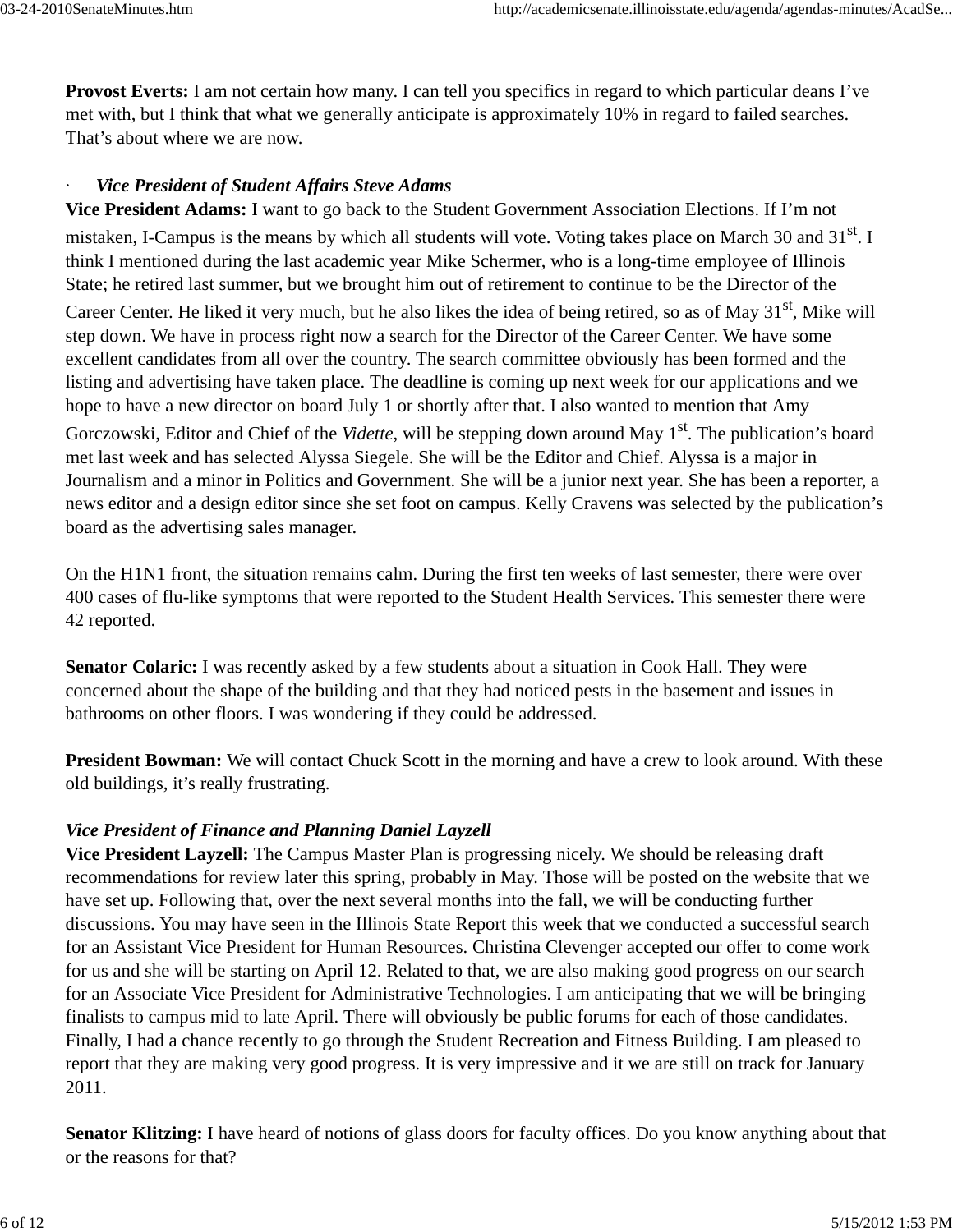**Vice President Layzell:** Yes, there are plans to have glass doors in those offices. The reason for the glass is purely to enhance the lighting in those offices.

**Senator Klitzing:** There have been concerns.

**Vice President Layzell:** I have heard some of those concerns and had various conversations with Dean Wood about that.

**Senator Kelly:** I have a question about the street that is underneath the glass walkthrough. When will that be open?

**Vice President Layzell:** I am not sure what the schedule will be for taking down the fencing. My guess is as soon as they can take it down, they will. I will check on that and at the next meeting I will let you know what I find out. It is for safety purposes.

#### *Committee Reports:*

#### *Academic Affairs Committee:*

**Senator Stewart:** We are going to be revising the revised Equitable Treatment of Students Policy. We had put the policy for volunteer emergency workers in that policy and it was decided by legal that it really should have a policy unto itself. For clarity, it needs to be removed from the Equitable Treatment Policy and put in its own policy. We will be bringing that as an Information Item probably at the next meeting.

#### *Administrative Affairs and Budget Committee:*

**Senator Kalter:** We spent most of our time finishing up three of the four vice presidential surveys that we are planning to try to launch next spring. We need to re-circulate the drafts to the committee and then I would like to also send them to each of the vice presidents just so they see what they are getting before we actually send them on to Exec. We are also going to be meeting with Dr. Ashby this Friday to come up with the questions for the person who will be succeeding her in her role. We did some minor revisions to the AIF (in the Blue Book) that will clarify for future committees so they will know what their schedule is for the year.

We will probably be able to send that to Exec for next Monday's meeting and then on to the April 7<sup>th</sup> meeting. We had an interesting discussion about why we have never asked for the Athletics budget. We were noticing as we looked through the Blue Book that that is on our agenda. I may be sending a request for that budget to our Director of Athletics tonight.

### *Faculty Affairs Committee:*

**Senator Hoelscher:** We looked at two issues. The first had to do with sabbaticals towards the end of a career and how that might affect pension payouts. We have decided to hold that issue for additional information from SURS and/or HR. We will probably invite someone from SURS or HR to work with us on that in the near future. We will address that again in the next couple of weeks and at least have a report as to what we have come up with. The second issue was the ombudsman issue that was put before us. We are down to about a fourth of that left. It is a bit onerous to work our way through it. We will finish that at the next meeting, but I am not sure that that means that it can come before the Senate in time because it may have to go various places to be looked at by various other parties. We will finish it at the next meeting.

#### *Planning and Finance Committee:*

**Senator Fazel:** Tonight, we finalized our priorities report for 2010-11 and we will be bringing that to the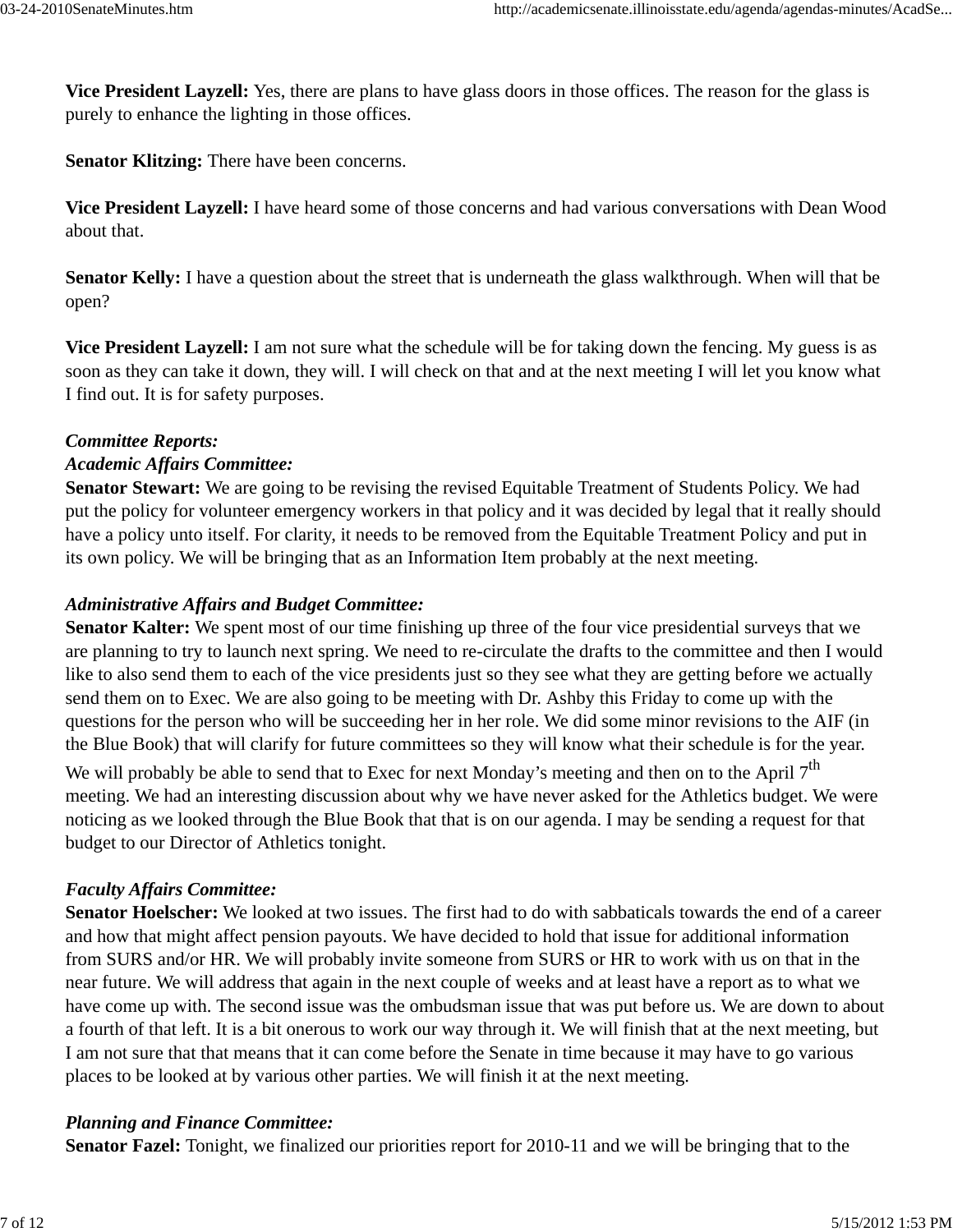Senate at the next meeting.

### *Rules Committee:*

**Senator Solberg:** We have two Action Items related to the Academic Calendar and the Faculty Code of Ethics. We also discussed and should have by the end of the year the possible addition of an NTT faculty member to the AFEGC. We also talked about the Disclosure of Economic Interests Policy and possibly amending that. Finally, in two weeks, we should be ready to present to the Faculty Caucus a series of candidates for External Committee appointments. We are only looking for, and I have sent emails to the appropriate deans and will to one more tomorrow…if you know of anybody who might be willing to serve on the Council on General Education, we only have one vacancy from CAS (social sciences). We also have a College of Business vacancy on the University Curriculum Committee. On the University Service Awards Selection Committee, we could use someone from Mennonite. If you know of anyone who might be interested, you might want to have them contact Cynthia and forward that name to me. That would pretty much fill up the committees.

### *Action Items:*

*12.17.09.01/02 Academic Impact Fund Recommendations (Distributed in 3/3/10 Packets) (Administrative Affairs and Budget Committee)*

*02.17.10.01 Academic Impact Fund Authorizations (Distributed in 3/3/10 Packets) (Administrative Affairs and Budget Committee)*

*02.17.10.02 Academic Impact Fund Data Dashboard (Distributed in 3/3/10 Packets) (Administrative Affairs and Budget Committee)*

**Senator Kalter:** There are three things on the agenda in front of you, but we are really only having action on one of them, which is the first, the Academic Impact Fund Recommendations.

**Motion XXXXI-79:** By Senator Kalter to approve the Academic Impact Fund Recommendations. The motion was unanimously approved without debate.

## *02.22.10.01 Academic Calendar Approval – Blue Book Revision (Distributed in 3/3/10 Packets) (Rules Committee)*

**Senator Solberg:** Currently in the Blue Book on page 11 under the Administrative Affairs and Budget Committee functions, it states that that the Academic Calendar will be approved by the Administrative Affairs and Budget Committee. Since it goes to so many places already, it might be appropriate to have that committee address issues, but then a full discussion of the calendar be brought to the Senate by the appropriate administrator. So page 11, number 6, would read, striking the language annually "Approve the Academic Calendar" and replace that with "Annually review Academic Calendar issues as forwarded by the Executive Committee".

**Motion XXXXI-80:** By Senator Solberg to approve the amendments to the Blue Book. The motion was unanimously approved without debate.

## *02.22.10.02 Faculty Code of Ethics-Revised (Distributed in 3/3/10 Packets) (Rules Committee)*

**Senator Solberg:** The Code of Ethics from 1970 was revised in 2006. At the last Information meeting, there were concerns about the rights of faculty who may be accused of something, that some of those relationships were in the Code for 1970 dealing with administration-faculty relationships. So we talked about that and what might make it appropriate to make people aware of what those policies and procedures might be. We have proposed adding to the language of section 14 of the 2006 Code of Ethics, "Policies and procedures related to potential violations are governed by the AFEGC (Policy 3.3.8)".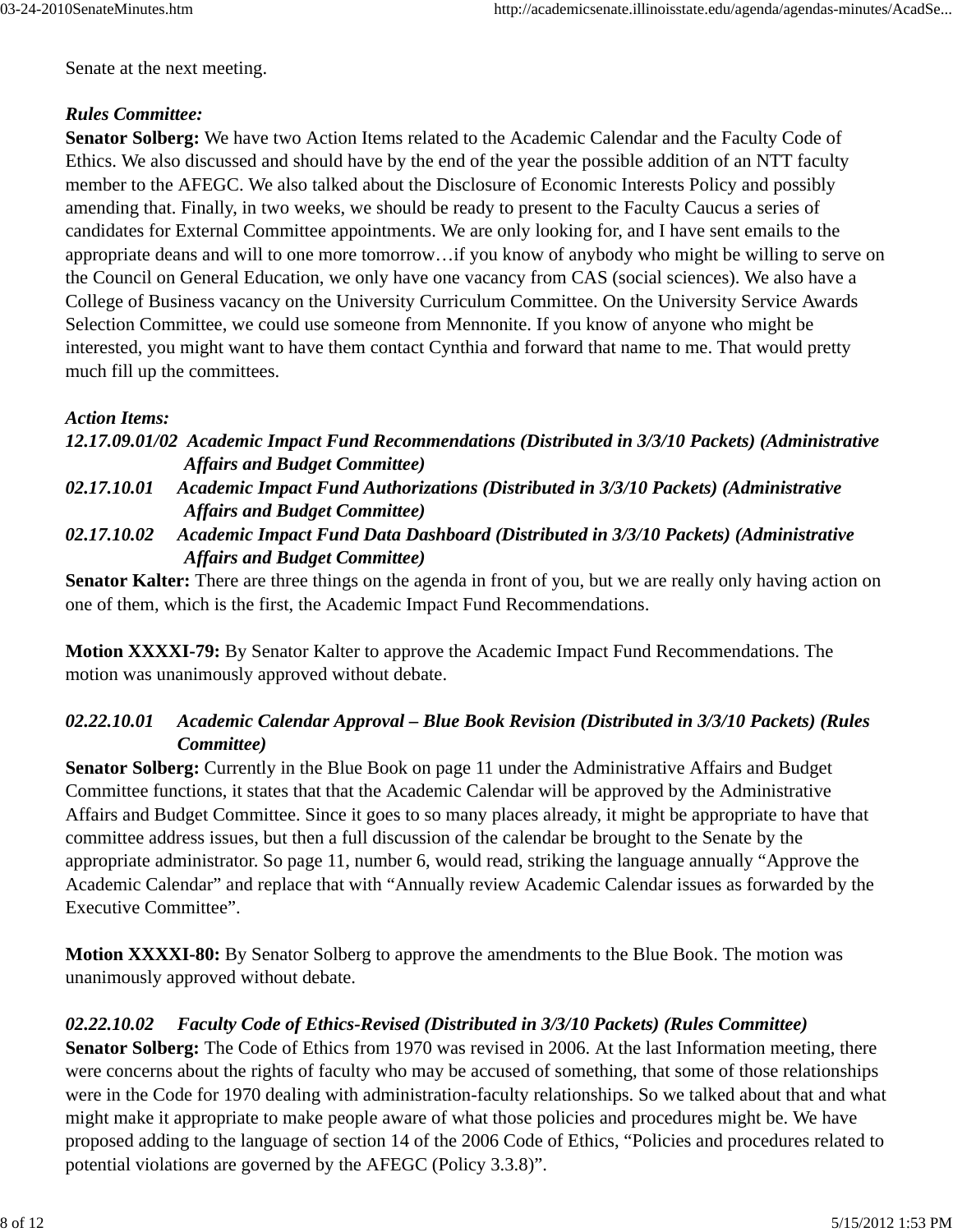**Motion XXXXI-81:** By Senator Solberg to approve the revised Code of Ethics. The motion was unanimously approved without debate.

#### *Information Items:*

*03.05.10.01 Surveillance Equipment Policy-Revised (Administrative Affairs and Budget Committee)* **Senator Kalter:** This is policy 1.7, Use of Electronic Equipment for Surveillance Purposes. In the first paragraph, we are just strengthening the language. Rather than saying "should" not be used in a manner which might potentially endanger the rights of people, it will say it "shall" not be used in a manner which would potentially endanger the privacy or civil rights of any individual. The second paragraph essentially changes a procedure that has been in place, but that has not actually been followed for several years. It is currently that the President of the University is to report in advance the purpose and location of equipment that is being put up. That seemed to the committee to be somewhat impractical. We also met with the University General Counsel to go over some of these things. What we are proposing is that the policy be changed so that rather than that procedure, what we are saying is before any equipment is put into use, the President of the University shall consult with the University General Counsel and advance notice will only be given to the Chair of the Senate, rather than the entire Executive Committee. We also added there that ordinarily the procurement and use of such equipment shall be initiated by the Chief of Police for the university. Usually it is about being afraid that some sort of law is being broken on campus and all of that use has to comply with the laws of the state, locality, etc.

We then changed the wording on the Executive Committee part of it to what is actually being done right now, which is that annually the President informs the Executive Committee that equipment is being used on campus in various locations. Usually that information goes from the Executive Committee to the full Senate. What we don't usually hear is exactly where it is and what it is being used for for reasons that are pretty clear. If that were public knowledge, then the effectiveness of the equipment may be compromised. The last things that we are proposing to change are again strengthening language. We wanted to say when the use of surveillance equipment is no longer justified, it must be removed. So when people discontinue vandalizing various elevators or what have you, you have to take the equipment out. We also added a line that recognizes that sometimes there is an ongoing need for equipment.

My understanding is that in various residence halls, there are cameras that are up all the time. They are hopefully making students and parents feel safe, though we did go back and forth about when people see cameras, do they feel safer or less safe, etc. Our line there is in cases where there is an ongoing need for the use of electronic surveillance equipment, the university shall notify the campus community of its location and purpose through appropriate delivery systems determined by the President. If it is going to be up all the time, people should know that it's there and what it's being used for. Also, the President of the University may want to use his/her discretion as to how to post or make signage about that. One thing that we proposed was if the President and the Vice President of Student Affairs thought that it was enough to put it on a website, like a housing website, that there are cameras in the dorms, that would be at their discretion, rather than saying that we have to have a 4 x 6 sign at every camera. Those are the proposed changes that we are making to this policy.

**Senator Mackey:** Is there are purpose behind the language of notifying the campus community of the location and purpose of the cameras? I would think a security camera would have an inherent purpose. I don't understand why there needs to be a notification.

**Senator Kalter:** My sense of the committee's deliberation had to do with the first line of the policy that talks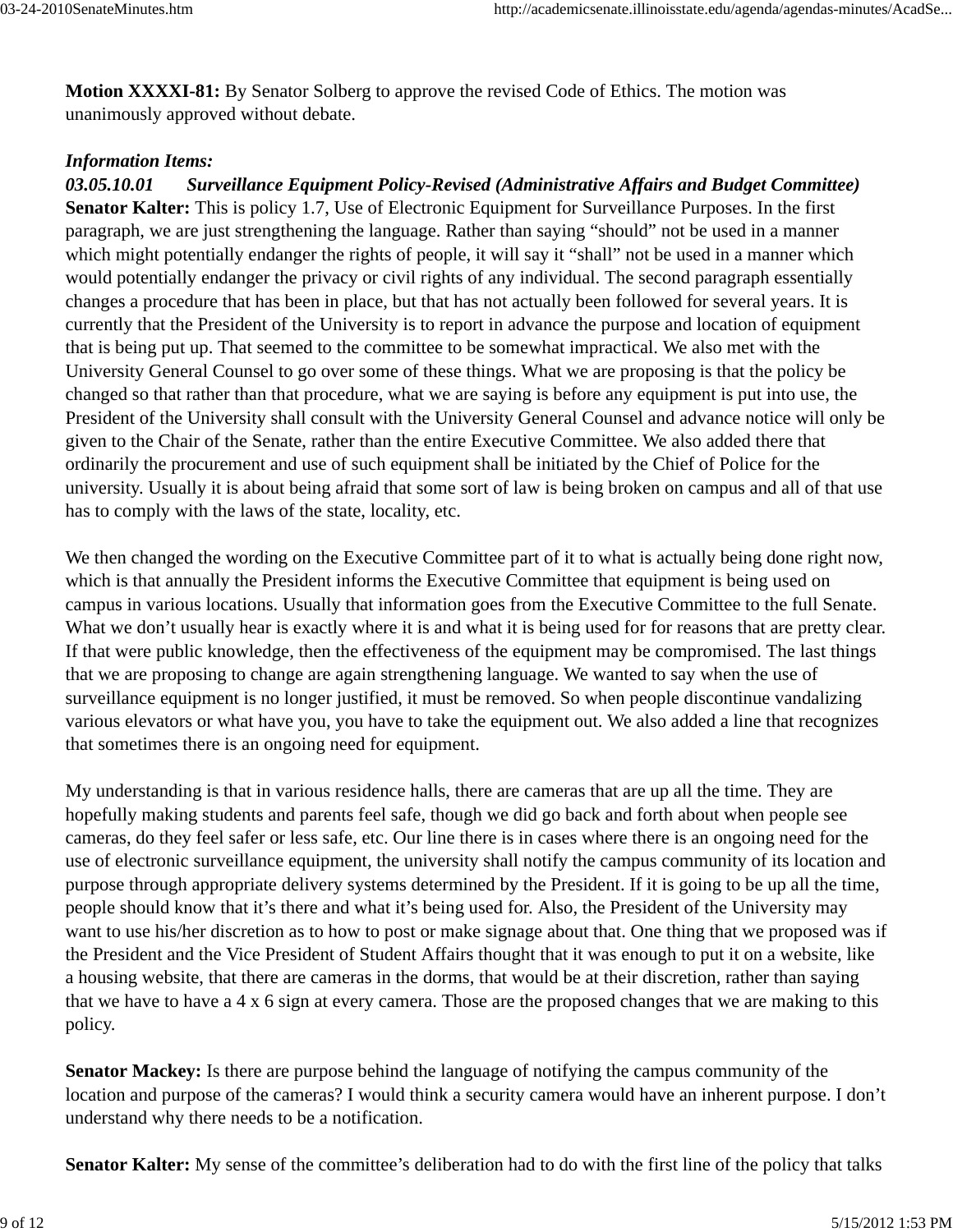about civil liberties. So the idea is that we don't want to have a campus where there are cameras up on an ongoing basis and people don't know about them. We don't want to have a campus that is surveilled in some sort of secret manner. There are very good reasons to have cameras up that nobody knows about, like for the attacks that took place by the CVA a couple of months ago. The idea was that if a camera was going to be up on a constant and ongoing basis, people should know that it is there and why it is there.

**Senator Holland:** Aren't there security cameras at all of the residence halls?

**Vice President Adams:** No, there are not. They are in certain residence halls right now and the ideal situation is to continue to increase the numbers, but that will be done as soon as we possibly can.

**Senator Cedeno:** The other question is about the records. I imagine that surveillance cameras will have a tape. Did the committee consider anything about it or is there any other policy about it?

**Senator Kalter:** We actually did not talk at all about that issue. If you would like, we can talk about that. I would venture to say that most likely that would be covered under the line that says it has to comply with all laws. We can probably ask the University Counsel this as well. There are controls on that in our general legal system that you can't keep tapes for longer than a certain amount of time. I will try to check on that and find out. Do you want the committee to look at that or would you prefer that this go through the process and we put that in the cycle?

**Senator Cedeno:** I think your last suggestion would be good for the purpose of creating this policy. I assume that it can then be modified accordingly.

**Senator Bagnuolo:** Could you explain the purpose of the notification of the Academic Senate Chairperson?

**Senator Kalter:** We went back and forth over that in terms of how many people should know. The original policy has more people knowing. The Executive Committee is made up of six faculty, four students and the Provost and the President. So, technically speaking, all of those people right now are receiving that report, although that doesn't occur. The reason it doesn't occur is because the sense of the administration is that having that many people in on where every camera is would compromise the reason for them being put up at all. We were trying to have a somewhat democratic process having more than one or two people knowing about them. The Chair of the Academic Senate is an obvious person to know since that person is democratically elected into that role. Clearly, you would want any president consulting with their legal counsel to make sure this is valid.

**Senator Bagnuolo:** As an advocate of the students in the room, previously a student would be notified. I am curious as why you didn't choose the Chair and the Student Body President.

**Senator Kalter:** It never got brought up. The committee would have considered that suggestion had it been raised. We can go back, as I mentioned to Senator Cedano. Maybe we can continue to talk about that as a potential for this policy. I would ask you if you think that that is something that we should talk about before we take this into an action or if it's something we can continue to talk about.

**Senator Bagnuolo:** I am comfortable with neither being informed because if the President and Chief of Police find it necessary, I think it is necessary. But if we are going to put together a document and enact it where the academic side of the university gets to know, I figure I might want to mention that students might want to have our side know.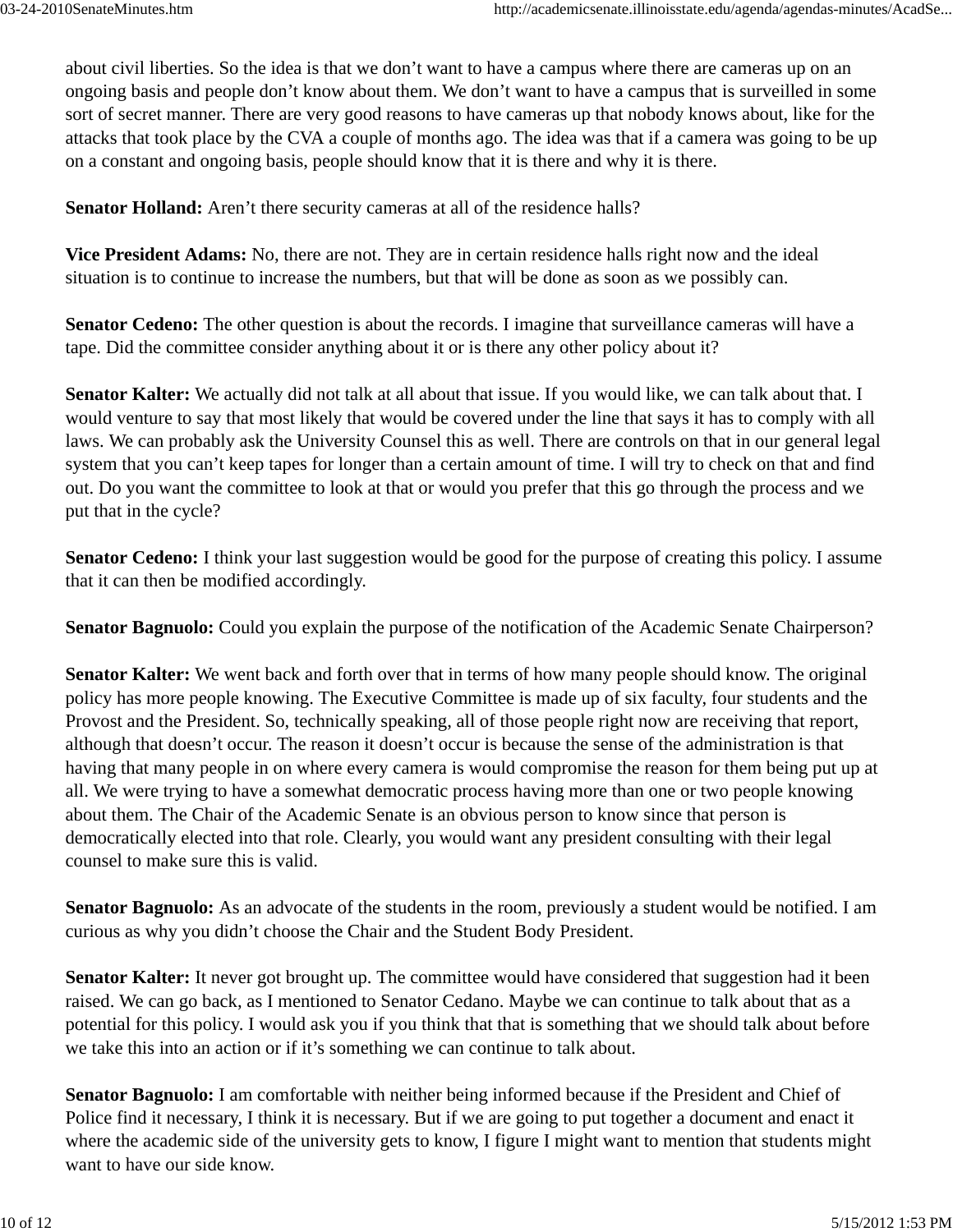**Senator Bailey:** At one of our meetings, our legal counsel had looked into this and suggested exactly what you just said. That is what typically happens; just the Chief of Police and the president know where these cameras are.

**President Bowman:** Some of the surveillance that takes place we could never disclose because it may involve an undercover police operation. So that information couldn't go to anyone and you wouldn't want it to go to anyone. The policy I think was designed to take care of those situations where the university is putting in place surveillance equipment to protect the safety of the campus. Then there is that whole other police matter where that information couldn't be disclosed in part because the safety of the officers involved would be compromised.

**Senator Bagnuolo:** I would be comfortable with not even the Chair of the Academic Senate being notified. My assumption is that the reason that that happens is, as the academic branch, you would be concerned that the security camera wouldn't infringe on your rights as you teach classes and go about your professional lives. If you are going to have representation, I thought that maybe we should, too.

**Senator Carnahan:** The Chair of the Academic Senate is elected by all of us, so the chair represents all of us.

**Senator Fazel:** Does anybody monitor the security cameras in real time?

**Vice President Adams:** That is not the case because of the lack of resources on the police force unless there is a particular area where we are trying to prohibit violence or activity that is taking place in that area.

**Senator Fazel:** When we have a security camera, is it safer or is it that after the crime happens, we have documented it?

**Vice President Adams:** It could be both. In the case of an area that has become particularly dangerous, then it would be monitored in real time. In the case where it is put in a building some place, that's where we are able to use the digital technology to take a look.

**President Bowman:** For the undercover police operations, they often would monitor a camera in real time. It doesn't happen that often, but on a campus this size, there is a fair amount of police activity that includes officers who are not hired by the university. The administration on the one hand would like to tell everyone that these things are going on, but on the other hand we can't because of the safety and security of the officers who are involved in those operations.

**Senator Holland:** Do either of you know how long the tapes are kept?

**Vice President Adams:** We have gone to purely digital cameras now, so I think they can be kept forever.

**Senator Fazel:** In the last paragraph, the second line reads, "the university shall notify the campus of its location". Would you consider making that its general location?

**Senator Kalter:** I don't think I would make that change, but I think it's implied in "as determined by the President" that the President and the Vice Presidents could decide that the sign says, 'you are being monitored in Watterson Hall'. Presumably, the purpose would be included there. I can't think of a specific